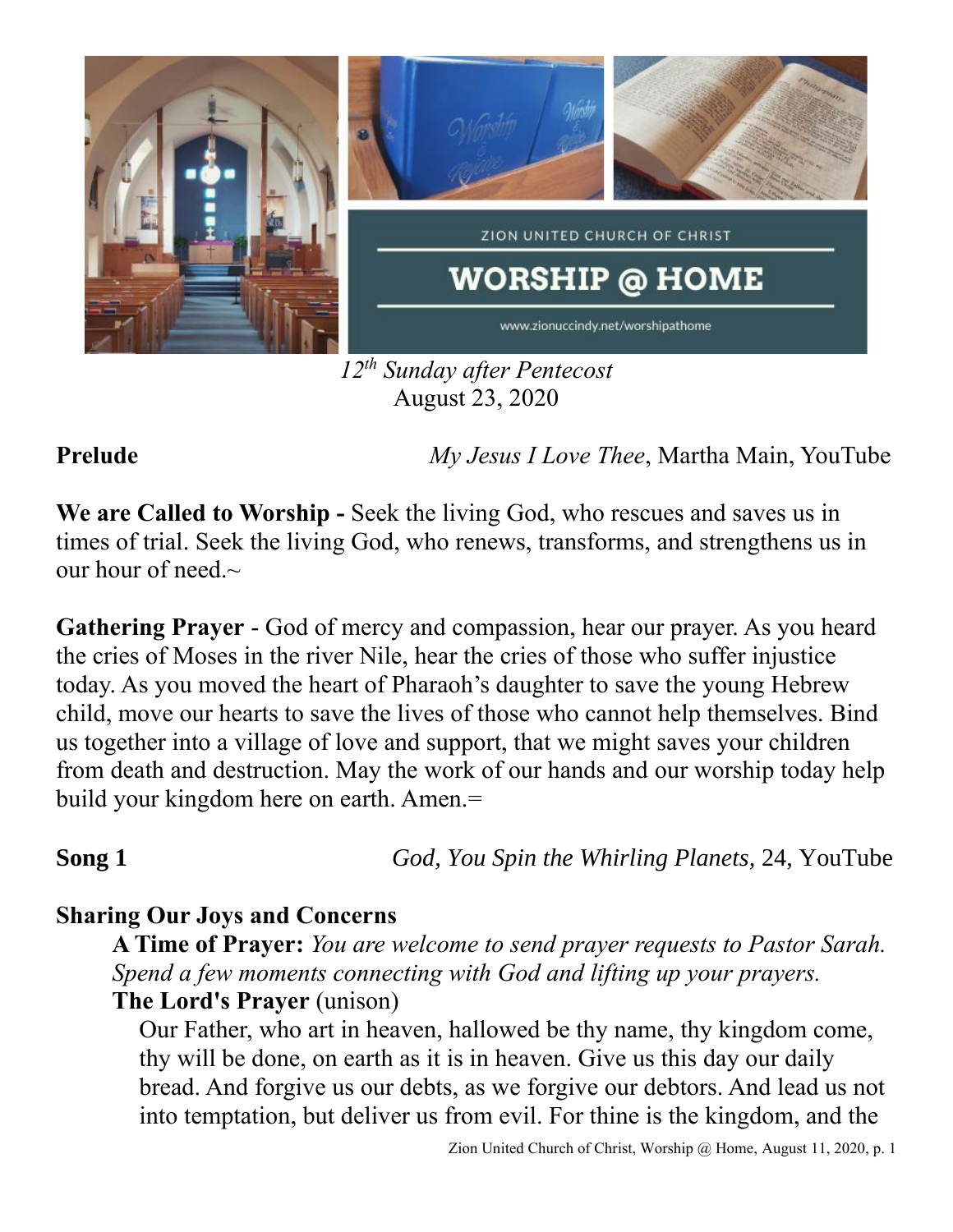**Special Music** *Love Medley,* Martha Main, YouTube

**Song 2** *How Great Thou Art,* 51, YouTube

### **We Hear God's Word** Exodus 1:8-2:10 (NRSV)

8 Now a new king arose over Egypt, who did not know Joseph. <sup>9</sup>He said to his people, 'Look, the Israelite people are more numerous and more powerful than we. <sup>10</sup>Come, let us deal shrewdly with them, or they will increase and, in the event of war, join our enemies and fight against us and escape from the land.' <sup>11</sup>Therefore they set taskmasters over them to oppress them with forced labor. They built supply cities, Pithom and Rameses, for Pharaoh. <sup>12</sup>But the more they were oppressed, the more they multiplied and spread, so that the Egyptians came to dread the Israelites. <sup>13</sup>The Egyptians became ruthless in imposing tasks on the Israelites,  $14$  and made their lives bitter with hard service in mortar and brick and in every kind of field labor. They were ruthless in all the tasks that they imposed on them.

15 The king of Egypt said to the Hebrew midwives, one of whom was named Shiphrah and the other Puah, <sup>16</sup>'When you act as midwives to the Hebrew women, and see them on the birthstool, if it is a boy, kill him; but if it is a girl, she shall live.' <sup>17</sup>But the midwives feared God; they did not do as the king of Egypt commanded them, but they let the boys live. <sup>18</sup>So the king of Egypt summoned the midwives and said to them, 'Why have you done this, and allowed the boys to live?' <sup>19</sup>The midwives said to Pharaoh, 'Because the Hebrew women are not like the Egyptian women; for they are vigorous and give birth before the midwife comes to them.' <sup>20</sup>So God dealt well with the midwives; and the people multiplied and became very strong. <sup>21</sup>And because the midwives feared God, he gave them families. <sup>22</sup>Then Pharaoh commanded all his people, 'Every boy that is born to the Hebrews you shall throw into the Nile, but you shall let every girl live.'

2Now a man from the house of Levi went and married a Levite woman. <sup>2</sup>The woman conceived and bore a son; and when she saw that he was a fine baby, she hid him for three months. <sup>3</sup>When she could hide him no longer she got a papyrus basket for him, and plastered it with bitumen and pitch; she put the child in it and placed it among the reeds on the bank of the river. <sup>4</sup>His sister stood at a distance, to see what would happen to him.

5 The daughter of Pharaoh came down to bathe at the river, while her attendants walked beside the river. She saw the basket among the reeds and sent her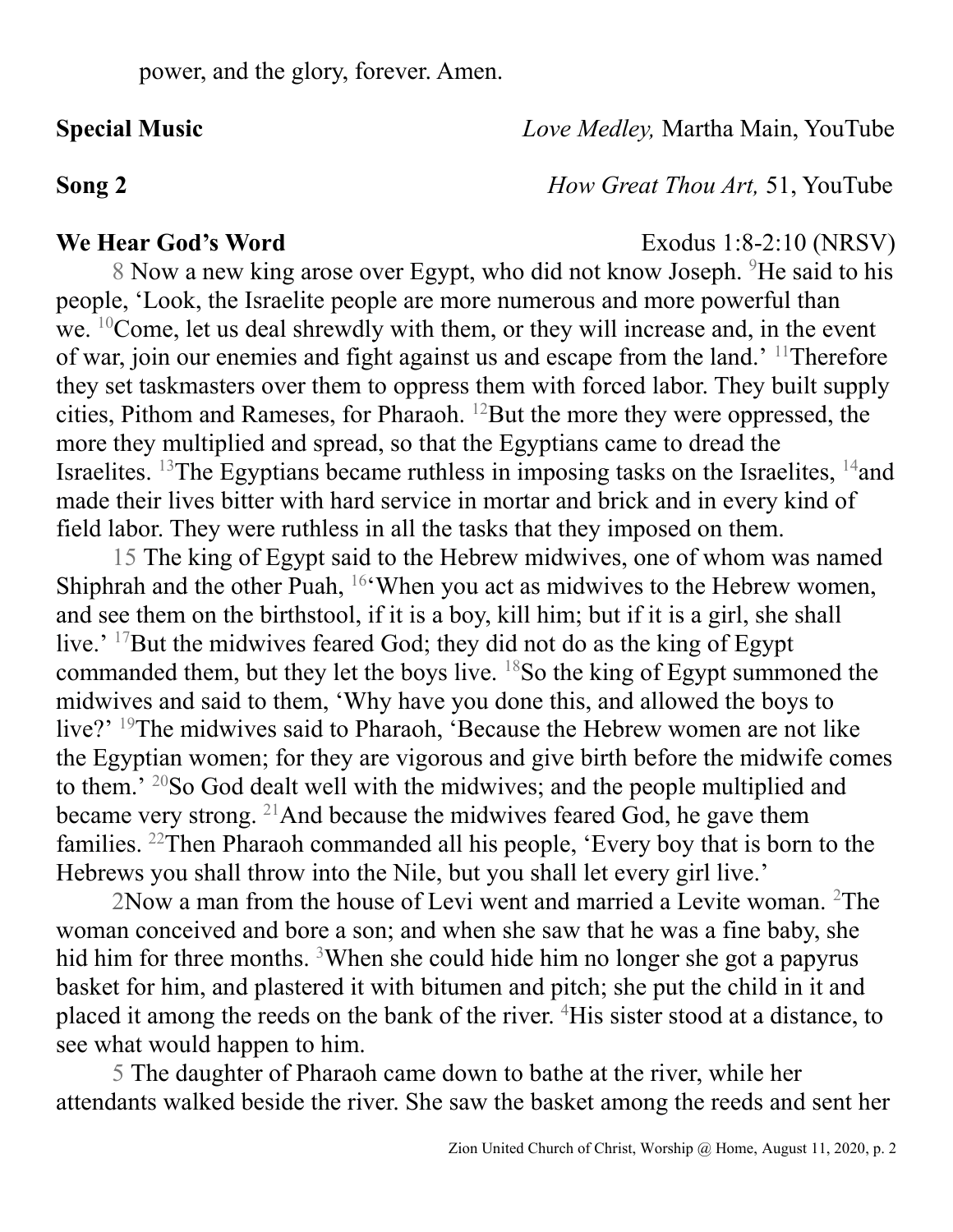maid to bring it. <sup>6</sup>When she opened it, she saw the child. He was crying, and she took pity on him. 'This must be one of the Hebrews' children,' she said. <sup>7</sup>Then his sister said to Pharaoh's daughter, 'Shall I go and get you a nurse from the Hebrew women to nurse the child for you?' <sup>8</sup>Pharaoh's daughter said to her, 'Yes.' So the girl went and called the child's mother. <sup>9</sup>Pharaoh's daughter said to her, 'Take this child and nurse it for me, and I will give you your wages.' So the woman took the child and nursed it.  $10$ When the child grew up, she brought him to Pharaoh's daughter, and she took him as her son. She named him Moses, 'because', she said, 'I drew him out of the water.'

**Meditation** *Call the Midwife*

### **Spiritual Practice of the Week**



Moses' mother placed in that basket the most precious treasurer in her life. The act of placing that tiny baby in that basket represented the fear that led her to take this great risk and also the hope that God would lead her baby to safety. Find a basket. Throughout the week write down your worries and cares, your hopes and dreams. Put them in that basket. See how much God can hold.

# **We Respond to God's Word with Our Giving Offertory**

You're invited to take out your checkbook in these moments. As you write out your offering, be prayerful with each letter and number. In times such as these, when money becomes tight and our economy is under strain, God invites us to be generous and give what we can. These are gifts we freely give, as we are able and as we are called.